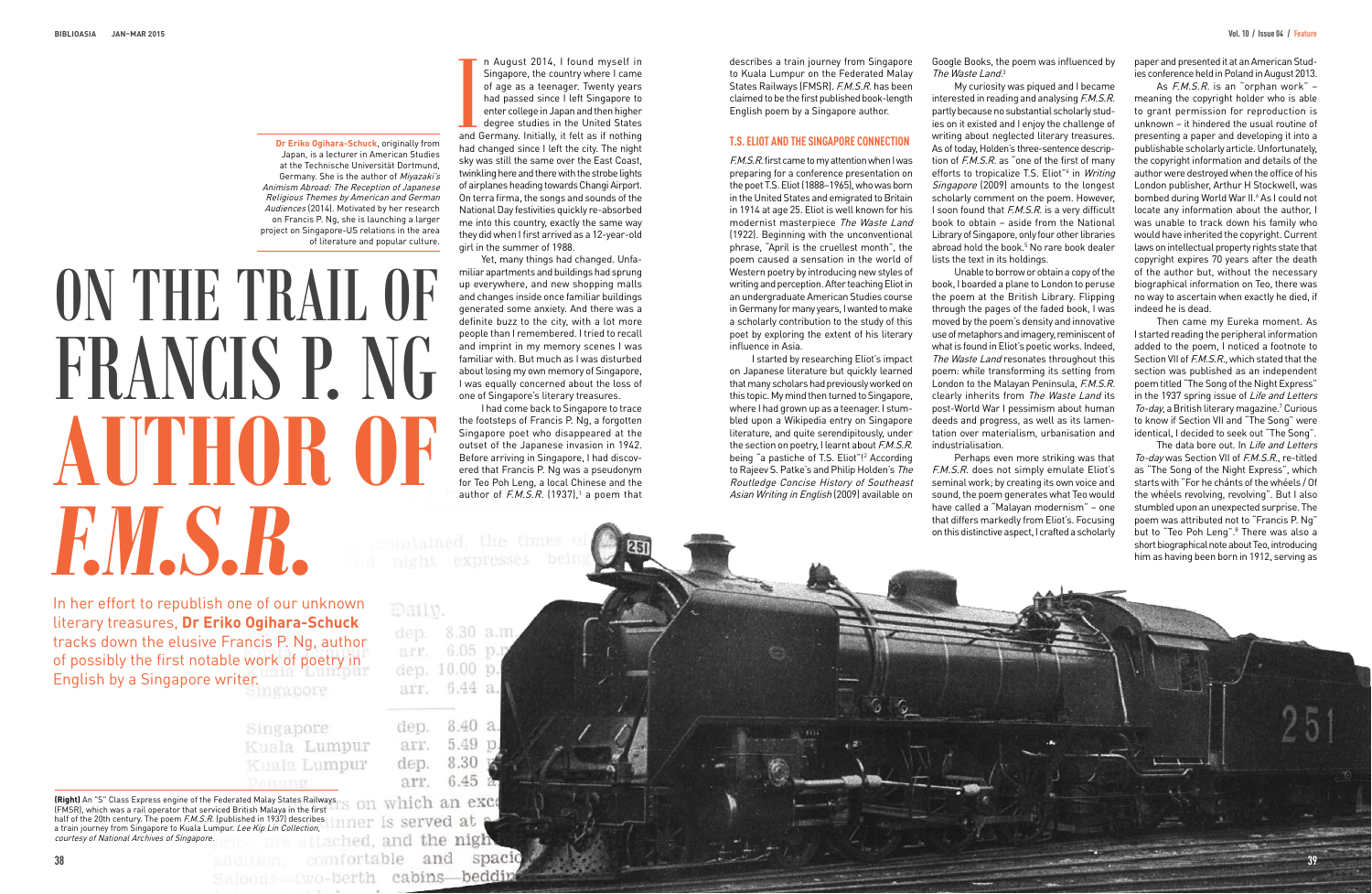a primary school master in Singapore and having written poems that won the approval of British poet Silvia Townsend Warner and Cornish poet Ronald Bottrall.9

Suddenly in the face of precious information I had been unable to gather for half a year, a shiver of excitement pulsed through me. Who exactly was Teo Poh Leng? Why did he publish under a different name? Why did he publish his poem in the United Kingdom? With these questions swirling in my head. I spent countless hours at my desk, trawling the Internet for more details as well as reaching out to various Singaporeans with many inquiries.

# **piecinG toGether A puzzLe: teo'S BioGrAphy**

Trawling through NewspaperSG, the digital newspaper database of the National Library Board (NLB), Singapore, to locate articles that contain the name Teo Poh Leng, I was able to ascertain that Francis P. Ng was a pseudonym that Teo adopted for  $\tilde{F}M.S.R.$ No wonder I could not find anything under Francis P. Ng! While I was still in Germany, I contacted librarian Tim Yap Fuan at the National University of Singapore (NUS), who was able to locate and make available to me pertinent materials from the NUS Central Library.

If the biographical note in Life and Letters To-day correctly affirms Teo's birth year as 1912, then he was quite possibly born outside of Singapore. The Immigration & Checkpoints Authority of Singapore conducted a search for a birth certificate based on "Teo Poh Leng", his pseudonym "Francis P. Ng" and his postal address of "700 Serangoon Road" – but no record was found. Neither could the Catholic Chancery archives of Singapore find a baptism record, although in his 20s Teo had been a member of the Catholic Young Men's Association.<sup>10</sup> Perhaps he was born in today's Malaysia; after all in F.M.S.R. the traveller describes his journey to Kuala Lumpur, the Malaysian capital, as "coming home".11

Now hopeful that more sources about Teo could exist in other Singapore institutions, I decided I had to make a trip here. Shortly after arriving in the city, I met up with Michelle Heng, a librarian at the National Library, who offered to do some "sleuth work" – running around the library and checking shelf after shelf in search of old sources.

> Singaporean choral and orchestral conductor; Lee Hah Ing (1914–2009), the former principal of Anglo-Chinese School; and Lokman bin Yusof (1914?–1972), the first Lord Mayor of the city of Kuala Lumpur.<sup>16</sup>

Based on various fragmented sources I have been able to gather, thanks to these librarians and various Singapore official records, this is what I have pieced together on the life of Teo Poh Leng.

Aside from F.M.S.R., its section titled "The Song of the Night Express" and the 1941 poem "The Spider", Teo also wrote "Time is Past" (1936).26 This poem appeared in The London Mercury, a major British literary magazine in the first half of the 20th century that published poems by Robert Frost and W.B. Yeats and was absorbed by Life and Letters To-day in 1939.

Evidence shows that Teo studied at St Joseph's Institution (SJI). He took the School



Certificate Examination in 1929.12 Cambridge examinations records, the only materials pertaining to Teo that SJI still holds, attest that he excelled in English literature.<sup>13</sup> Teo graduated together with Kenneth Michael Byrne, who later became a member of the first People's Action Party cabinet in 1959.14

What also unites these poems is their modernist outlook. The poems clearly carry the dark, pessimistic tones of the so-called "Lost Generation" authors who were disillusioned by the unprecedented mass destruction of World War I and became enamoured with the theme of the living dead. From "Singapura Lion-City", 30 F.M.S.R. laments, "The world is bad, / The world is mad, / The world is sad".31 In "Time is Past", the narrator seems to have entered the afterlife as "I move upon an earthless plane, / At last!" yet "perplexing and profound I seem" and this mental state is like "the ravine" which "makes me pale".<sup>32</sup> In "The Spider", the narrator deplores his "deathless discipline" of continuously weaving a web only to be blown away as it "deadens me" and "I sigh".<sup>33</sup>

In 1931, two years after a civil service appointment, Teo was admitted to Raffles College at Bukit Timah Road, the precursor of the University of Malaya and NUS.15 Raffles College had opened only two years before to groom local universityeducated school teachers at a time when schools were dominated by British expatriates. Teo entered the college together with Paul Abisheganaden (1914–2011), the first

During his final year at Raffles College, as the editor of Raffles College Union Magazine, Teo encountered the Cornish poet Ronald Bottrall (1906–1989).17 In 1933, Bottrall had arrived in Singapore to become the Johore Professor at Raffles College, where he taught until 1937.<sup>18</sup> The extensive overlaps between the literary texts Bottrall assigned to his students and the authors Teo discussed in the magazine suggest that Teo possibly attended Bottrall's course.19 According to Rajeev S. Patke, Teo's "Prolegomena

instance, contain literary works, although to a much lesser degree than The Rafflesian, the school magazine of Raffles Institution. The earliest record of Teo's poetry, however, dates from his first year at Raffles College. On 14 September 1931 from the address 700 Serangoon Road (presumably his home and currently a vacant plot of land in front of Kwong Wai Shiu Hospital), Teo mailed four poems to the American poet Harriet Monroe for publication in Poetry: The Magazine of Verse, although they went unpublished.25 That was around one year

before Teo started writing F.M.S.R.

Teo's passion for poetry may have started during his years at SJI. At that time poetry was a popular genre taught at Anglophone schools from the primary level.<sup>24</sup> Moreover, school magazines gave pupils an opportunity to write and publish their literary works. The old issues of St Joseph's Magazine, for

All these poems commonly engage with the theme of life's journey. F.M.S.R., epitomised by "The Song of the Night Express", is about a train ride and simultaneously the spiritual salvation of the self, with the travelling narrator aiming "to meet flesh of my flesh 'neath the station dome"27 once he reaches his destination. "Time is Past" is about the journey from birth to death. Starting with "Time was when life began, / When Space was infinite",28 the poem narrates one's childhood, adulthood and afterlife in the light of Albert Einstein's theory of relativity.29 "The Spider" approaches life as a repetitive circle, narrating a spider's weaving of a web as an incessant repetition of creation and destruction.



Tanjong Pagar Railway Station on Keppel Road in 1932. This is where trains from Malaya arrived and departed from Singapore. Paul Yap Collection, courtesy of National Archives of Singapore.

Literary articles that Teo contributed to Raffles College Union Magazine during and after his college years demonstrate his distrust of contemporary society (yes, even back then) which he called "a wild beast".34 Yet, Teo's poetry was not about passively and helplessly shrinking in the face of this creature. Instead, it was an active response, participating in the "revolution of the arts"35 as led by T.S. Eliot and other modernist poets and artists. Teo both admired and absorbed their attempt to "seek new forms, new rhythms" in order to overcome "a moribund language" and "the fear [of the post-World War I era] that the language is dying".<sup>36</sup> The critical approach to contemporary society was part of this novelty: against the backdrop of conventional poetry represented by Percy Bysshe Shelly's definition of poetry as "the record of the best and happiest moments of the happiest and best mind",<sup>37</sup> Teo called it a "great courage"on the part of modernist poets to try to "record the effects of the mighty march downward of civilisation, the collapse of culture, sometimes within the compass of less than 500 'tabloid' lines".38

Teo's devotion to this modernist literary enterprise from the British colonial outpost in the tropics entailed a desire for the creation of Malayan art and culture. Lamenting Malaya for being "uncivilised in a cultural sense despite all her externals of civilised life"39 and believing in the ability of artists to "commenc[e] the original outlines" instead of merely "furnishing civilisation",40 Teo wrote poems with a strong vision for the advancement of what he would have called the Malayan civilisation at large. And significantly, central to this vision was an amalgamation of the East and West. While emulating Western modernist poets, Teo crafted into his poems the so-called Eastern view of life, seeing life's journey as cyclic rather than linear, surmounting the notion of time, and picturing the encounter of various world and indigenous religions in the setting of the Lion City.

to the Modern Poets" (1936), what he calls a rare up-to-date comprehensive sketch on modernist authors, indeed "owes something to Bottrall".20 Teo's admiration of Bottrall's poems in the same essay suggests that Bottrall had also influenced him as a poet. Interestingly, considering that Bottrall's complete name was Francis James Ronald Bottrall, it is possible that Teo's pseudonym Francis P. Ng for his longest poem F.M.S.R. was his way of paying homage to his mentor.

It is highly likely that, upon graduation from Raffles College in 1934, Teo became a school teacher. No record of his school employment has been found but the *Blue* Book notes that he was a civil servant from 1934 to 1939.<sup>21</sup> Chorus, the journal of the Singapore Teachers' Association, affirms that, in 1938, Teo served on the subcommittee of the magazine together with Percival Frank Aroozoo (1900 –1969), the former headmaster of Gan Eng Seng School and father of Mrs Hedwig Anuar (1938–), the first Singaporean director of the National Library of Singapore.<sup>22</sup> Although publication of the Blue Book ceased in 1940 and hence provides no record of Teo's status after 1939, it would be fair to speculate that he was a teacher at least until 1941. In the 1941 issue of Chorus I chanced upon Teo's poem "The Spider".23

# **teo'S ViSion for MALAyAn ModerniSM**

**(Top)** Serangoon Road, circa 1911. At the time Serangoon Road was serviced by a single tram line running from Mackenzie Road depot to Paya Lebar. Teo very likely lived at 700 Serangoon Road in the early 1930s, today an empty plot of land just in front of the Kwong Wai Shiu Hospital. Arkshak C Galstaun Collection, courtesy of National Archives of Singapore.

**(Above)** St Joseph's Institution, circa 1912. Teo studied here and passed his School Certificate Examination in 1929. Arkshak C Galstaun Collection, courtesy of National Archives of Singapore.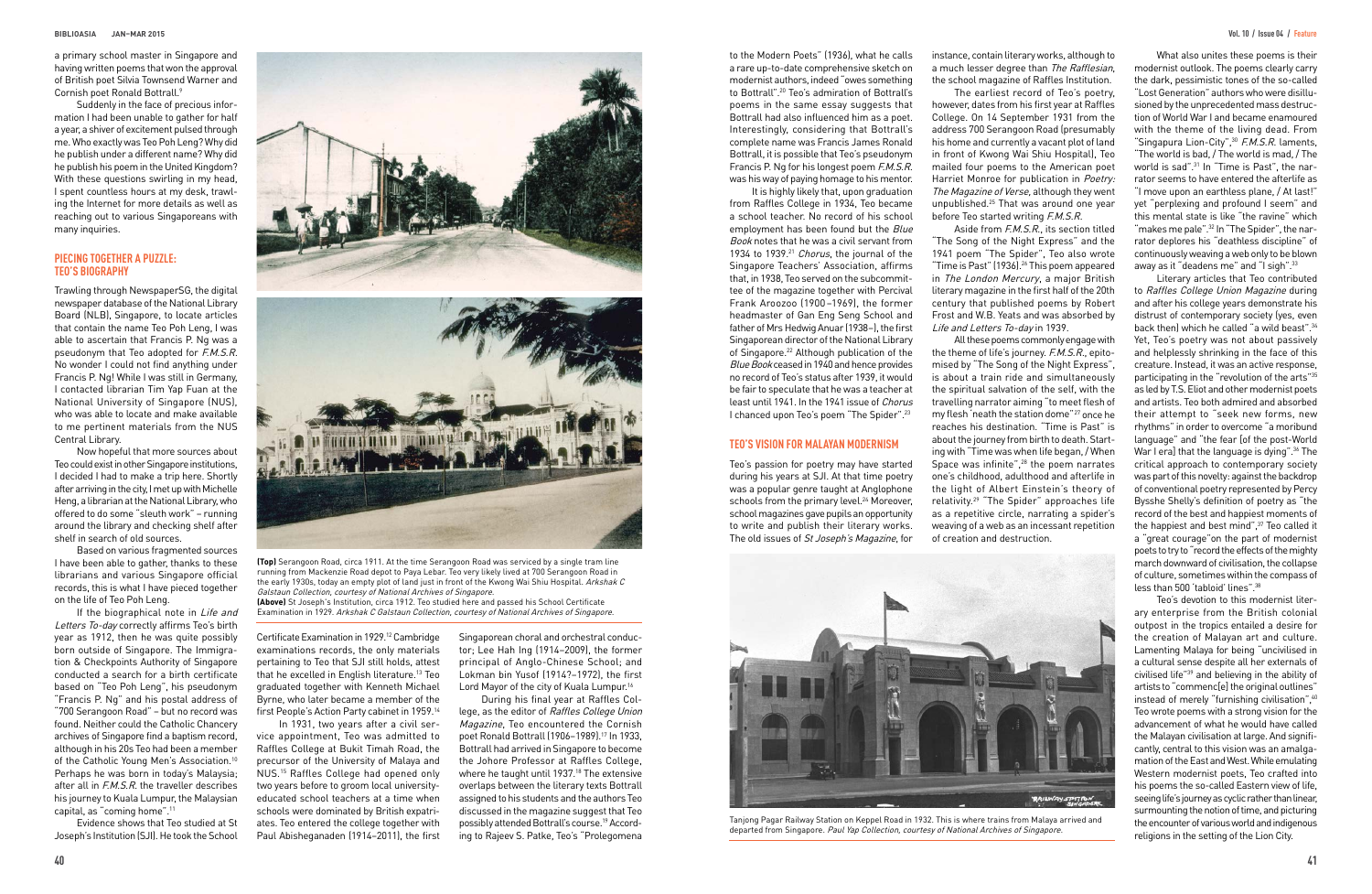# Who exactly was Teo Poh Leng? Why did he publish under a different name?



I have the pleasure to submit to you, as a view to publication in your periodical, FOETFY, the enclosed poems (four in number); and should be glad. if they are accepted, to receive your usual rate of payment, which I am informed in 3t a page.

Hoping that they will meet with your kind spproval.

I remain. Yours feithfully, Jeo Poh Leng Wiss Harriet Monroe.

232, East Erie Street.

 $\sim$ 

Chicago, ILLINOIS.

U. S. A.

Poetry.

To.







| <b>ARTICLES</b>               |  |  |        |                      |                  |                     |  |
|-------------------------------|--|--|--------|----------------------|------------------|---------------------|--|
| AL MUTANABBI AND ARABIC VERSE |  |  |        |                      |                  | W. H. Stephens      |  |
| THAT FOUR-FLUSHER PROSPERO    |  |  |        | $\ddot{\phantom{0}}$ | . George Garrett |                     |  |
| THE WORLD WHEAT SITUATION     |  |  |        |                      | . E.F. Brayham   |                     |  |
|                               |  |  |        |                      |                  |                     |  |
| <b>POETRY</b>                 |  |  |        |                      |                  |                     |  |
| LOVER AS FOX                  |  |  |        | ä                    |                  | Muriel Rukeyser     |  |
| COLDER, WITH VARIABLE WINDS   |  |  |        | ÷                    |                  | . T. C. Wilson      |  |
| THE SONG OF THE NIGHT EXPRESS |  |  |        |                      |                  | . Teo Pch Leng      |  |
| <b>WALES ON THE MAP</b>       |  |  | $\sim$ | a i                  |                  | Keidrych Rhys       |  |
| TWO POEMS.                    |  |  |        |                      |                  | Valentine Ackland   |  |
| THE ISLAND OF LEWIS           |  |  |        |                      |                  | W. Halliday         |  |
|                               |  |  |        |                      |                  |                     |  |
| <b>TRANSLATIONS</b>           |  |  |        |                      |                  |                     |  |
| <b>THE BEES</b>               |  |  |        | v.                   |                  | <b>Jean Prévoit</b> |  |
| THE HOUSE ON FIRE             |  |  |        |                      |                  | Lilika Nakos        |  |
|                               |  |  |        |                      |                  |                     |  |
|                               |  |  |        |                      |                  |                     |  |
|                               |  |  |        |                      |                  |                     |  |



- 1. A copy of F.M.S.R. and T.S. Eliot's The Waste Land. Both the poem and the poet influenced Teo Poh Leng to write his poem F.M.S.R., using the pen name Francis P. Ng. F.M.S.R. has been claimed to be the first book-length English poem by a Singapore author. National Library of Singapore is one of five libraries in the world that hold this book. F.M.S.R., London: Arthur H Stockwell, 1937; The Waste Land, San Diego: Harcourt Brace & Co. All rights reserved, 1997.
- 2. Raffles College Union Magazine, the publication of Raffles College, of which Teo Poh Leng was the editor in 1933. Teo also contributed articles to this magazine. Raffles College Union Magazine (1933, Trinity Term). (Vol. 4, No. 8.), p. 1. Courtesy of NUS Central Library.
- 3. On 14 September 1931, in a letter addressed from 700 Serangoon Road (presumably his residence), Teo Poh Leng posted four poems to American poet Harriet Monroe for publication in Poetry: The Magazine of Verse. Unfortunately, his submissions were not accepted. Courtesy of the Special Collections Research Center, University of Chicago Library.
- 4. Section VII of F.M.S.R. retitled as "The Song of the Night Express" by Teo Poh Leng, was published in the 1937 spring issue of Life and Letters To-day, a British literary magazine. Life and Letters To-day, (Vol. 16, No. 7)
- 5. Oei Tiong Ham Hall at Raffles College, Bukit Timah Road, in 1938. Teo Poh Leng was a student at Raffles College from 1931 to 1934, where he trained to be a teacher. Courtesy of National Archives of Singapore.
- 6. A faded graduation photograph of the Raffles College batch of students in 1934. One of the students in this photo is Teo Poh Leng, but he remains unidentified as the author of this article has not been able to track down anyone who can recognise him. Paul Abisheganaden is the eighth from the right in the middle row. Raffles College Union Magazine (1934 July). (Vol. 4, No. 10), insert between pp. 42 and 43. Courtesy of NUS Central Library.



For knowledge, nowadays, produces be seen to recoil from, to be increasingly<br>
For knowledge, nowadays, produces pessimism. True it is, that the<br>
"dark" Middle Ages paved the way for the Enlighten-